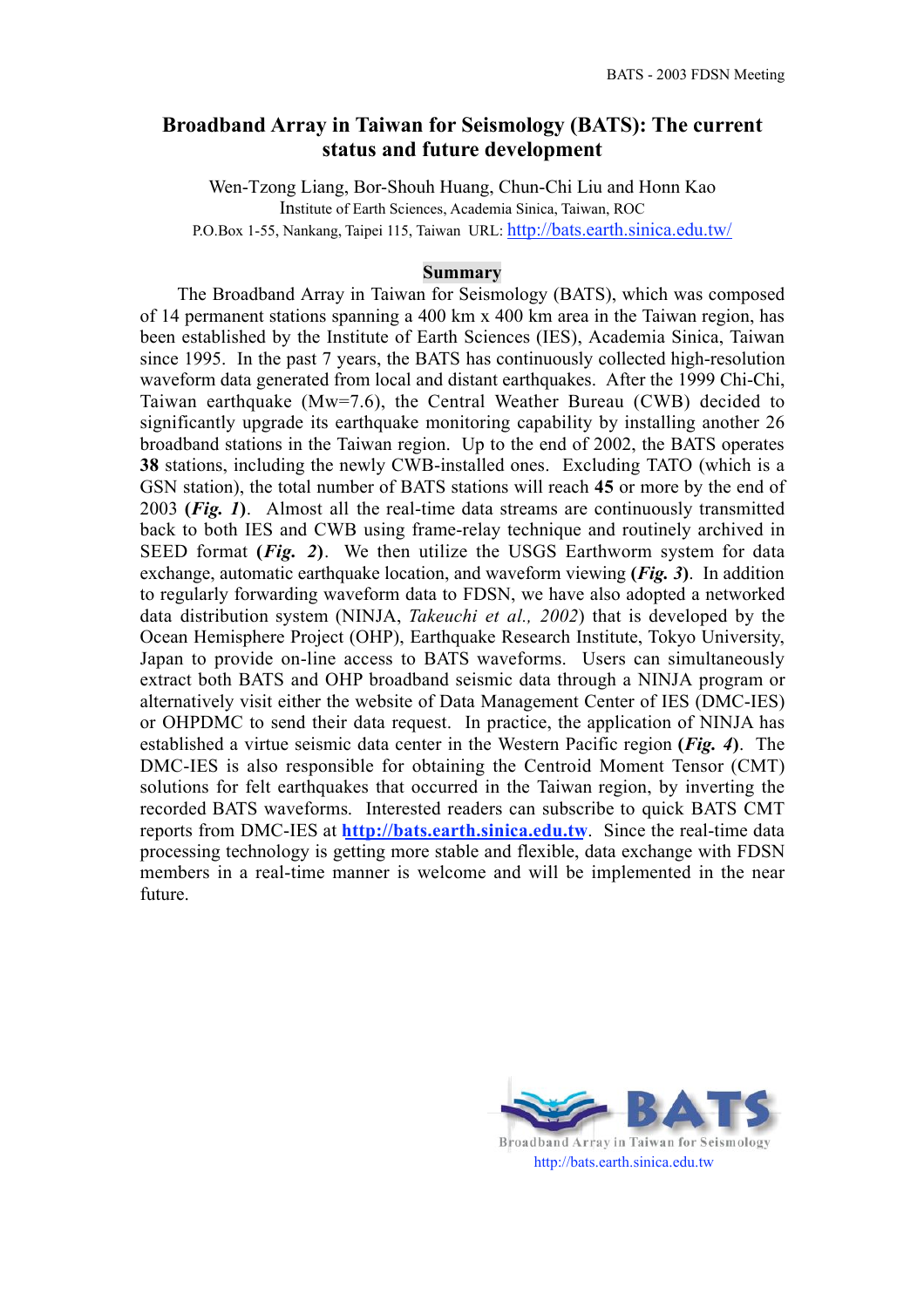

 $-2000$ 

 $\mathbf 0$ 

Topography (m)

 $-6000$ 

 $-4000$ 



deployed by IES (square symbols) and CWB (triangle symbols). IES stations are mainly equipped with STS-2/ STS-1 sensors, whereas the CWB stations are equipped with *Güralp* CMG-3ESP or 40TD. Yellow symbols indicate stations under construction. Including one GSN station (TATO), the total number of broadband stations installed in Taiwan region can reach 45 by the end of 2003. (see **http:// bats.earth.sinica.edu.tw/ Station**/ for more information)



2000

4000

**Figure 2.** The real-time BATS data streams are processed via Earthworm system for automatic location, data archiving, and waveform viewing.